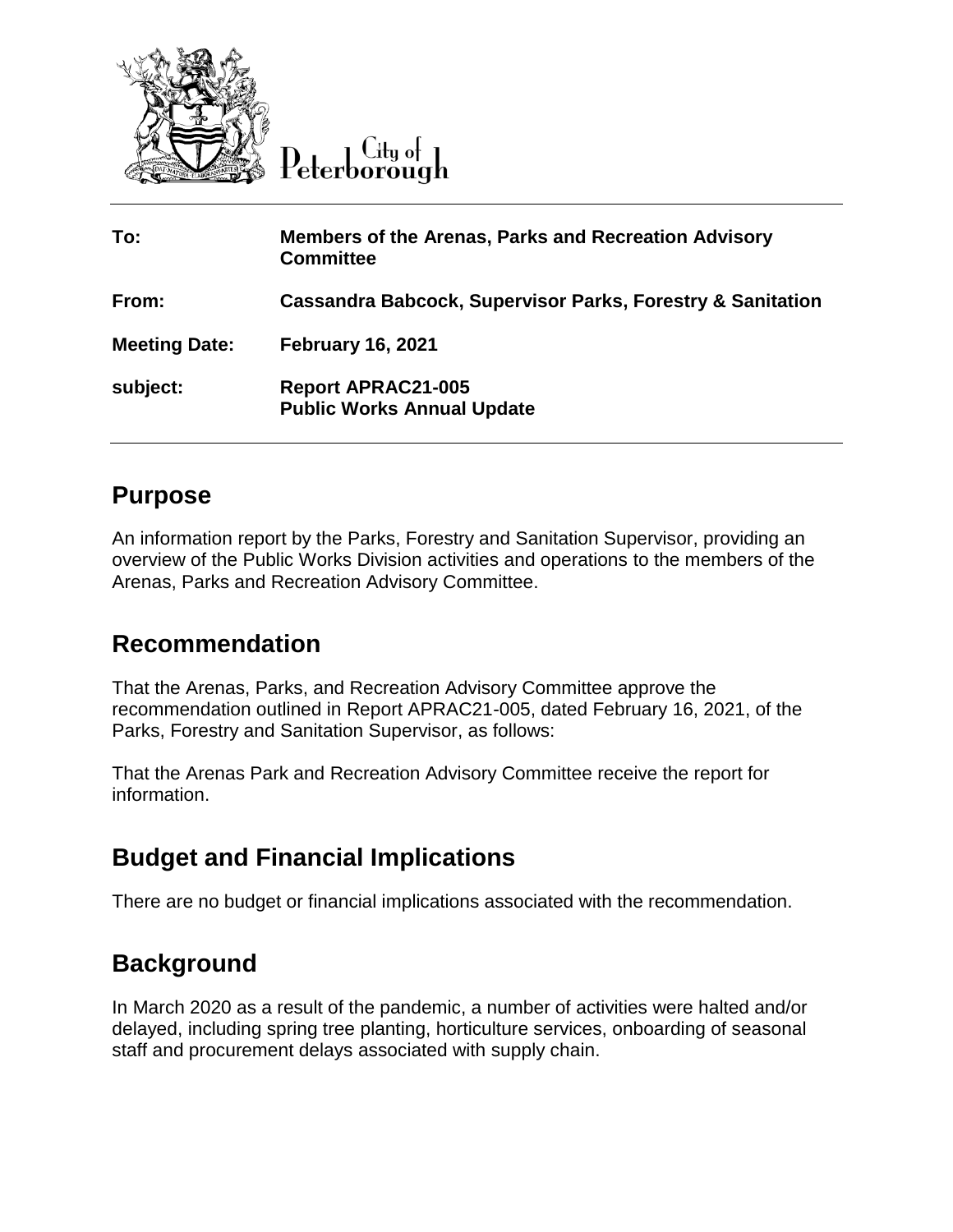#### **Successes:**

The Parks Division was able to secure two permanent year-round parks operators from the existing FTE allocations in the Public Works Division, and as a result the parks program can now implement new practices for 2021.

In 2020, Public Works:

- Procured the new Fred Anderson stage cover fabricated by Lester Awnings.
- Installed three new digital scoreboards. (Trent {2} and Riverside).
- Installed new fencing at Bowers Park, Milroy Park, Riverside and Rube Brady.
- Restored the Armour Hill Look Out.
- Repaired the Jackson Park Pagoda dam.
- Replaced and advanced vehicle and equipment acquisitions to address an aging fleet.
- OnBoarded the Rotary Club Shade Shelter at Hazlitt.
- Completed projects the skateboard park surface repairs, replacement of bleachers, conversion of Bonnerworth tennis courts to include two dual-sport courts, implementation of four new neighbourhood rinks, etc.
- Implemented all new service routes for the park's sanitation (garbage and recycling routes) to expand service by 15%, winter control of trails and parks parking lots.
- Re-designed the parks, trails and boulevard turf maintenance program with new grass routes to be implemented in May 2021.
- The installation and dedication of the East City Bowl flagpole in recognition of Wimpy Borland. (Gary Baldwin/Kim Zippel)
- General maintenance highlights include 27 accessibility improvements including the walkway at Bowers & Kiwanis, replacement of water access ramp at Beavermead, 8 more accessible parking spots, 7 new benches, switching out sand to ewf in 10 playgrounds.
- Developed parks best practices for trails and splashpads in accordance with current legislation and industry best practices.
- Parks & Forestry planted 500 trees, 47 within parks, the rest within the city right of way.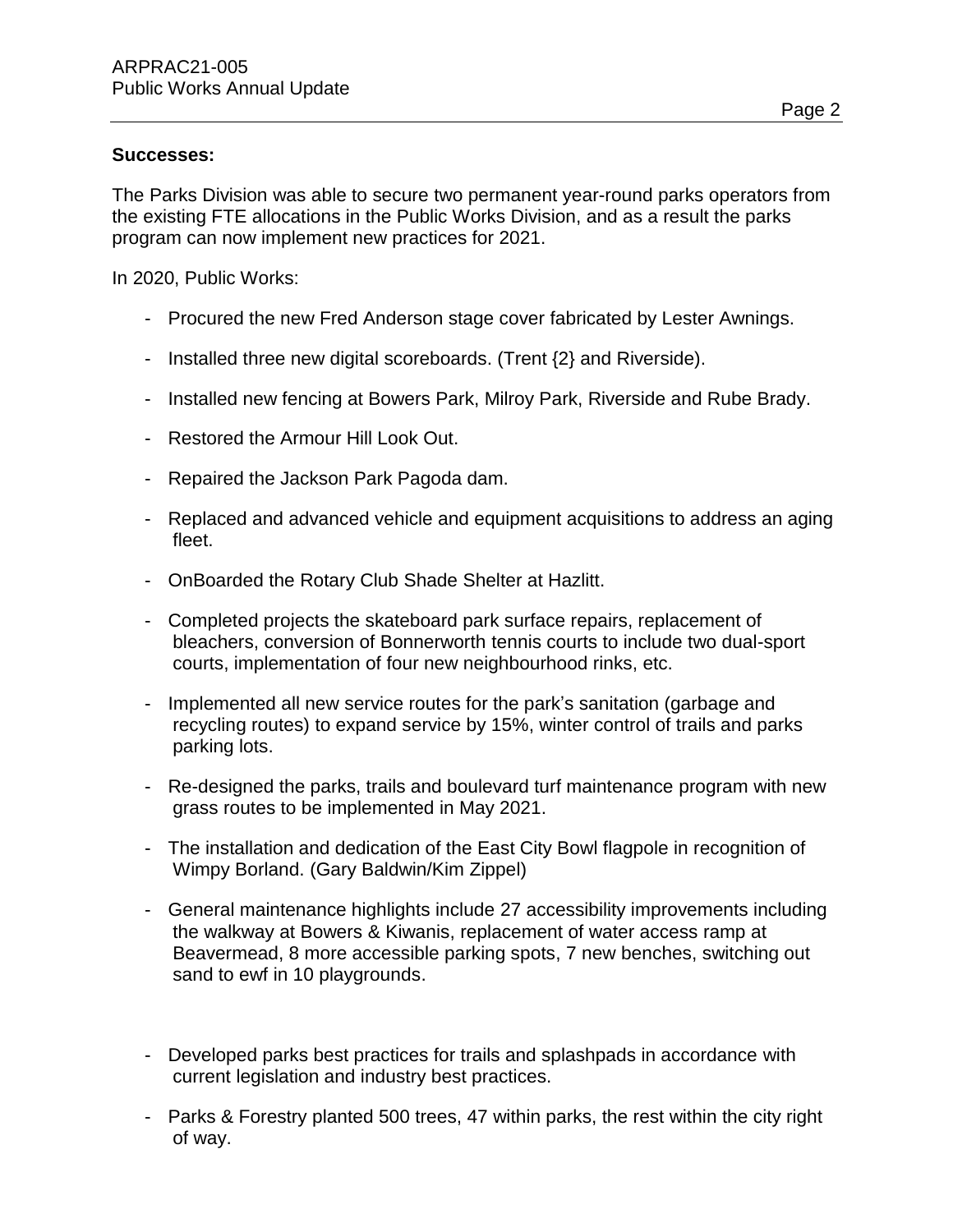- Implemented a new work order system to capture capital and operating costs within all properties serviced by Public Works.

#### **Statistics:**

- 114 parks, 61 playgrounds, 18 rectangular fields, 35 ball diamonds, 26 basketball courts, 15 hard courts, 6 volleyball courts.
- 131 camping evictions within parks
- 33 camping evictions along trails
- 700 + sharps collections
- 67 emergency responses to washroom facilities for public/employee risk situations, plugged sewers, damaged facilities and private vehicles trespassing on sports fields.
- 7 trespass notices.

#### **Goals for 2021:**

- Create a registry of all agreements with various organizations.
- Develop a memorial bench and tree application process.
- Revise the neighbourhood rink process (with Rob McAulay).
- Develop a best practice for our inspection and maintenance program and create a reporting structure to allocate and report on costs and resources.
- Implement a priority response for all parks, forestry & sanitation service requests.
- Implement a new process for fences, retaining walls, neighbouring amenities, create a full inventory of trails furniture (including signs, lights, memorial benches, etc.).
- Implement new grass cutting program.
- Legacy Bowl upgrades.
- Repair a significant portion of the irrigation systems, ideally to include remote monitoring and identify conservation strategies for 2021.